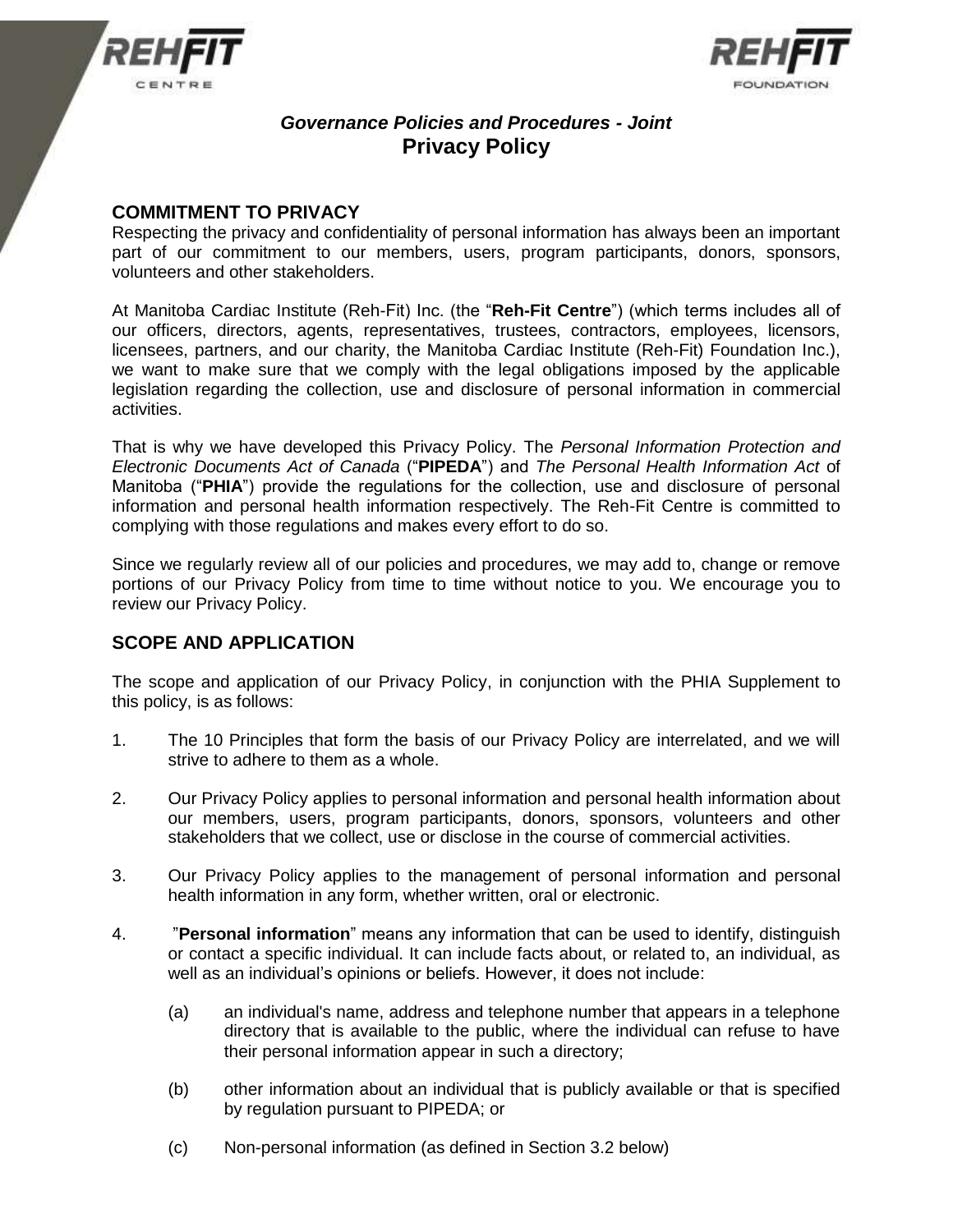



- 5. "**Personal health information**" means information about:
	- an individual's health or health care history, including genetic information about the individual;
	- the provision of health care to an individual: or
	- payment for health care provided to an individual;

and includes:

- the PHIN (personal health identification number) and any other identification number, symbol or particular assigned to an individual; and
- any identifying information about an individual that is collected in the course of, and is incidental to, the provision of health care or payment for health care

but does not include "non-personal health information" as defined in Section 9.6 of the PHIA Supplement to this policy.

6. The application of our Privacy Policy is subject to the requirements and provisions of PIPEDA, PHIA, the regulations enacted thereunder and any other applicable legislation, regulation, court order or other lawful authority.

#### **GOVERNING PRINCIPLES**

#### **Principle 1 – Accountability**

*We are responsible for personal and/or personal health information in our possession or under our control.*

- 1.1 Responsibility for compliance with the provisions of our Privacy Policy rests with our Privacy Officer, who can be reached by using the contact information at the end of this Privacy Policy. Other individuals within our organization may be delegated to act on behalf of our Privacy Officer or to take responsibility for the day-to-day collection and processing of personal information.
- 1.2 We will implement policies and procedures to give effect to our Privacy Policy, including:
	- (a) implementing procedures to protect personal and/or personal health information and to oversee our compliance with our Privacy Policy;
	- (b) developing information materials to explain our policies and procedures;
	- (c) training our employees, contractors and volunteers about our policies and procedures; and
	- (d) establishing procedures to receive and respond to inquiries or complaints.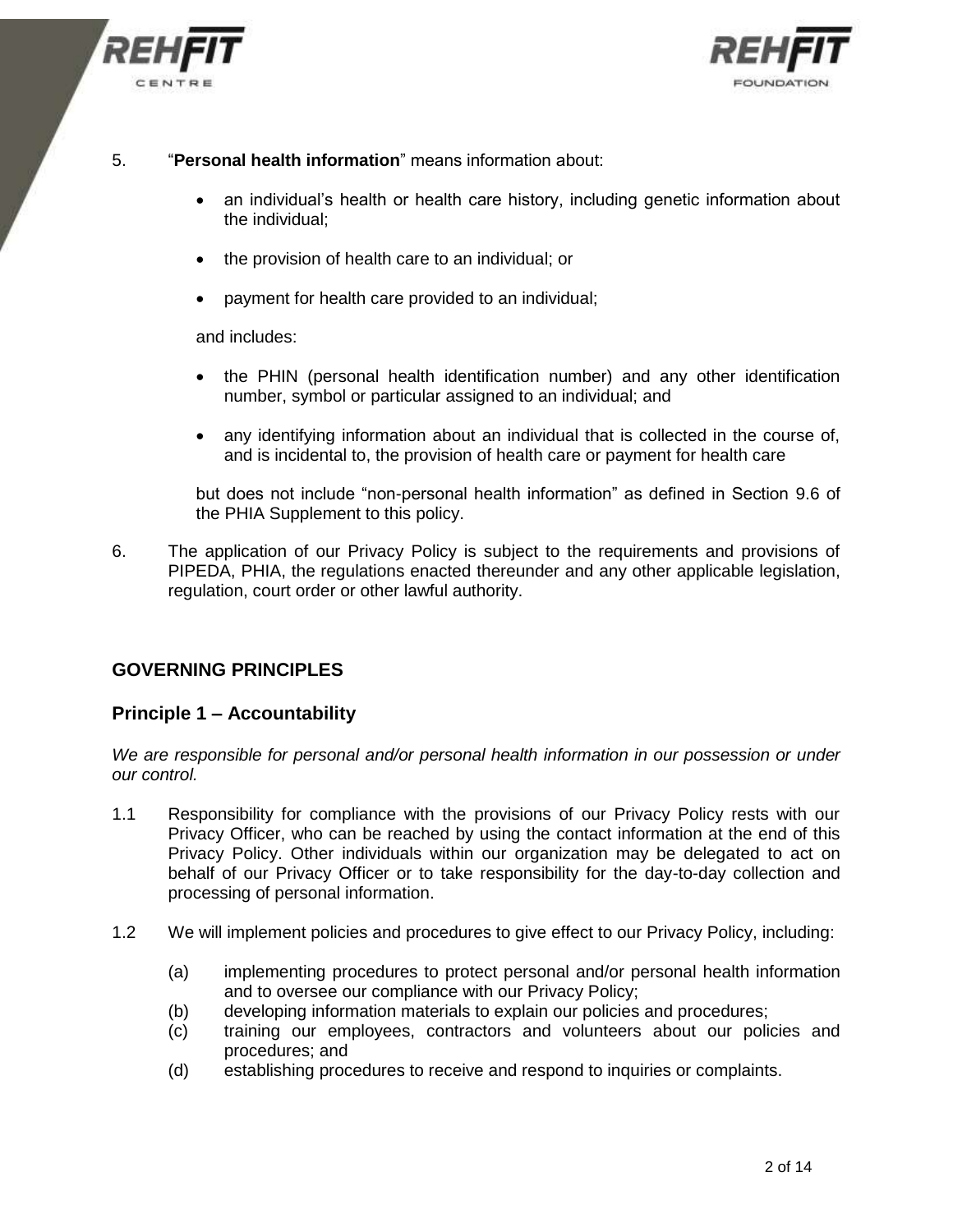



## **Principle 2 - Identifying Purposes for Collection of Personal Information**

*We collect personal information and personal health information about you when you join the Reh-Fit Centre or subscribe to any of our services. The information is used in the delivery of the Reh-Fit Centre's services to you.*

2.1 During your use of our facilities, programs, products, services, and our websites (as defined below in section 12 of this Privacy Policy), you will be asked to voluntarily provide personal information if the information is required by us to provide the facilities, programs, products, and services used or requested by or offered to you. This information may include but is not limited to:

- (a) information that you provide when you become or make inquiries to become a user or member or program participant of the Reh-Fit Centre, such as:
	- i. your name and contact information (address, phone numbers, and email address);
	- ii. your birth date;
	- iii. your membership type and payment method, including credit card or preauthorized debit account information;
- (b) information that you provide when you use our websites and/or register an online, web-based or mobile account;
- (c) information you provide when you participate in our research studies;
- (d) information you provide when you apply to become an employee, contractor, or volunteer of the Reh-Fit Centre;
- (e) information that you provide to us or our charity, the Manitoba Cardiac Institute (Reh-Fit) Foundation Inc. (the "Reh-Fit Foundation"), in order to give donations to the Reh-Fit Foundation, including credit card information;
- (f) information that you provide in your communications with Reh-Fit Centre employees, contractors, or volunteers.
- 2.2 We collect personal information for but not limited to only for the following purposes:
	- (a) to identify our members, users, program participants, donors, sponsors, volunteers and other stakeholders;
	- (b) to establish and maintain responsible relationships with our members, users, program participants, donors, sponsors, volunteers and other stakeholders;
	- (c) to understand, develop and/or enhance the needs, desires, concerns or opinions of our members, users, program participants, donors, sponsors, volunteers and other stakeholders;
	- (d) to provide services and carry out program and other organizational activities,including but not limited to:
		- i. determining your eligibility for our programs and services;
		- ii. providing you with access to our facility, equipment, programs and services;
		- iii. measuring and assessing your health and fitness needs and capabilities;
		- iv. developing your customized work outs, training programs, or other programs and services;
		- v. monitoring your health and fitness progress and goals;
		- vi. recommending our programs, products, and services to you;
		- vii. placing you in fitness groups suitable to your fitness goals and capabilities;
		- viii. enabling you to use any software, online, web-based, or mobile technologies that we use in providing services to you;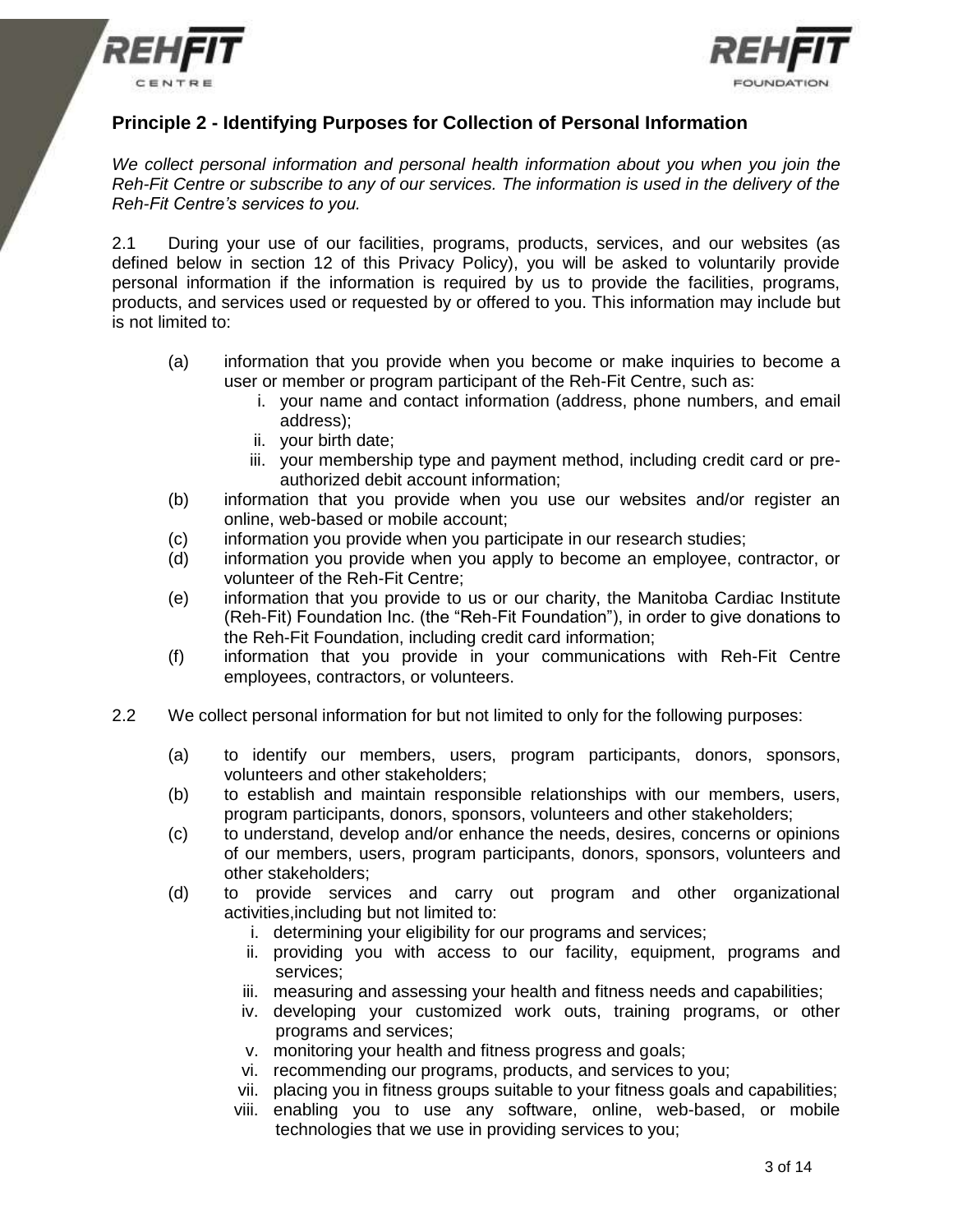



- ix. communicating with you, including sending you electronic communications;
- x. establishing and maintaining your online, web-based, or mobile accounts;
- (e) to manage and develop our business and operations;
- (f) to process and collect membership payments and/or fees for services;
- (g) to process and collect donations for the Reh-Fit Centre or the Reh-Fit Foundation, including issuing tax receipts;
- (h) to inform you of and invite you to participate in our organizational activities, research studies, surveys, rewards programs, contests, and philanthropic opportunities for the Reh-Fit Centre or the Reh-Fit Foundation;
- (i) to provide you with information that you have requested from us; and
- (j) to meet legal and regulatory requirements.
- 2.3 When personal information that has been collected is to be used or disclosed for a purpose not previously identified, the new purpose will be identified prior to use. Unless the new purpose is permitted or required by law, consent will be required before the personal information will be used or disclosed for the new purpose.

#### **Principle 3 - Obtaining Consent for Collection, Use or Disclosure of Personal Information**

*The knowledge and consent of an individual are required for the collection, use or disclosure of personal information, except where inappropriate.*

- 3.1 In certain circumstances, personal information can be collected, used or disclosed without the knowledge and consent of the individual. For example:
	- (a) if it is clearly in the interests of the individual and consent cannot be obtained in a timely way, such as when the individual is seriously ill or mentally incapacitated;
	- (b) if seeking the consent of the individual might defeat the purpose for collecting the information, such as in the investigation of a breach of an agreement or a contravention of a federal or provincial law, or that of a foreign jurisdiction;
	- (c) if there is an emergency where the life, health or security of an individual is threatened; or
	- (d) if disclosure is to a lawyer representing us, to comply with a subpoena, warrant or other court order, or is otherwise required or authorized by law.

#### 3.2 Non-Personal Information

"Non-personal information" means information that does not identify you and which we are unable to connect to other information in order to identify you. We may collect, use and disclose non-personal information, including aggregated data resulting from the combination and/or aggregation or certain raw data collected from you with other data in a way that no longer personally identifies you. We make no attempt to link this nonpersonal information with the identity of individuals. We may permanently archive nonpersonal information for future use in any manner whatsoever.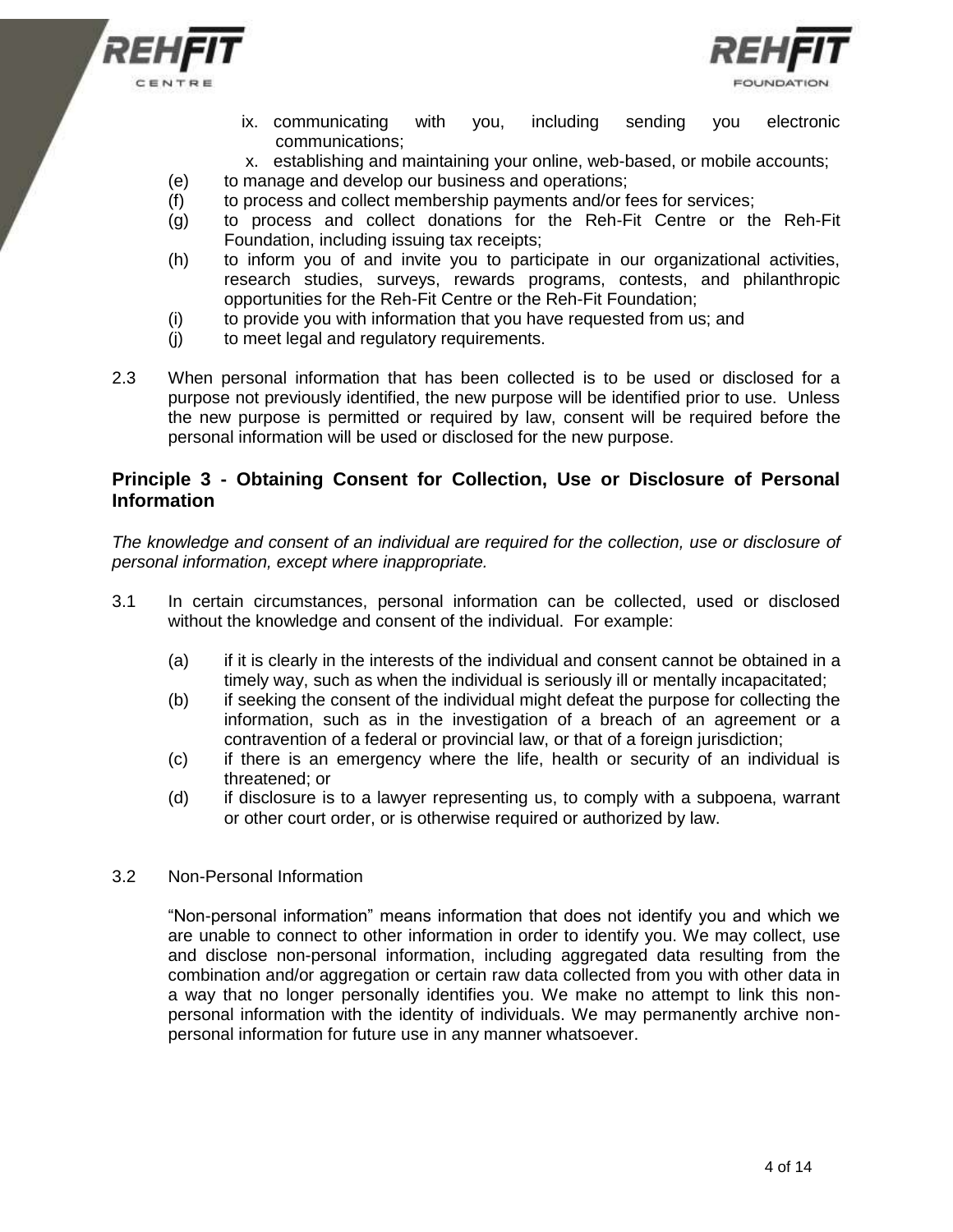



# **Principle 4 - Limiting Collection of Personal Information**

*We will limit the collection of personal information to that which is necessary for the purposes that we have identified. We will collect personal information by fair and lawful means.*

- 4.1 Generally, we will collect personal information from the individual to whom it relates.
- 4.2 We may also collect personal information from other sources including employers or personal references, or other third parties who represent that they have the right to disclose the information.
- 4.3 Generally, we will endeavor to obtain only the minimum amount of personal information necessary for the purpose for which it is being collected.

#### **Principle 5 - Limiting Use, Disclosure, and Retention of Personal Information**

*We will not use or disclose personal information for purposes other than those for which it was collected, except with the consent of the individual or as required by law.* 

- 5.1 We may disclose an individual's personal information to:
	- (a) a third party that is involved in supplying that individual with our services or in otherwise carrying out our program and other organizational activities, including a third party which provides or assists us in providing online or web-based or mobile programs and services;
	- (b) a third party that we have engaged to perform functions on our behalf, such as data management, data storage, email processing, direct mail processing and payment processing;
	- (c) a person who, in our reasonable judgment, is seeking the information as an agent of that individual. For example, we may provide information about an individual's donations or sponsorships to that individual's legal, accounting or financial advisors if we are satisfied that an advisor is requesting the information on behalf of that individual and the individual has consented to the release of information to his or her agent;
	- (d) a public authority or agent of a public authority if, in our reasonable judgment, it appears that there is imminent danger to life or property which could be avoided or minimized by the disclosure of the information;
	- (e) a third party that is affiliated with or otherwise related to or part of our organizational group;
	- (f) a third party with whom we are negotiating for the purpose of them taking over some or all of our service offerings and/or programs or other organizational activities; and
	- (g) a third party where such disclosure is required or permitted by law.
- 5.2 Only our employees, contractors, third party service providers, directors and volunteers with a business need to know, or whose duties or services reasonably so require, are granted access to personal information about our members, users, program participants, donors, sponsors, volunteers and other stakeholders.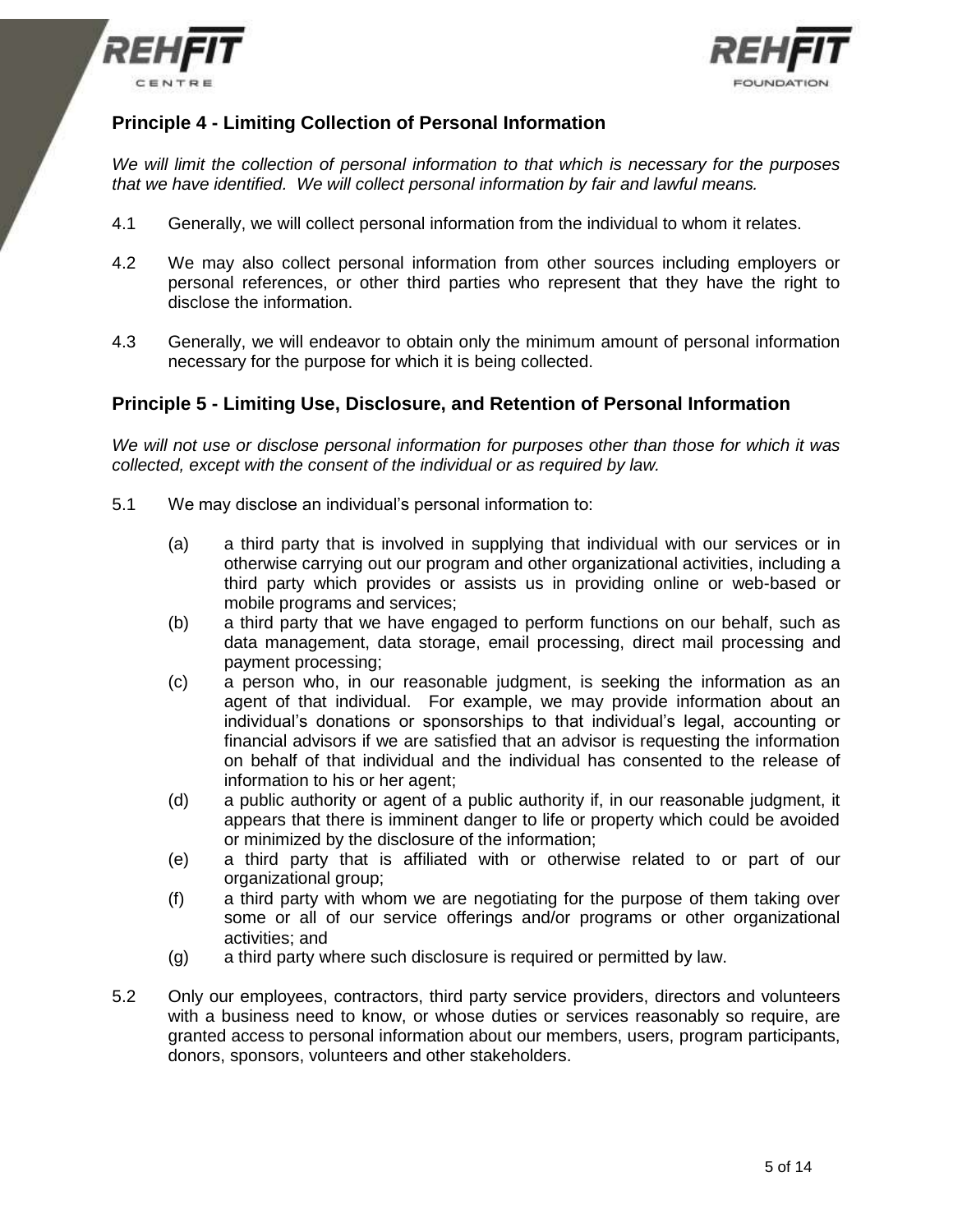



- 5.3 Any disclosure made to a third party will be on a confidential basis. We will use our best efforts to obtain contractual and other means to ensure that a comparable level of protection is used by any third parties that may handle personal information and that such personal information is only used for the purpose(s) for which it was disclosed. No personal information will be disclosed to any third party for the purpose of enabling them to market their products or services without first seeking the express consent of the individual.
- 5.4 All donors and sponsors of the Reh-Fit Centre or the Reh-Fit Foundation will be recognized for their donations, sponsorships or other gifts in accordance with our Donor/Sponsor Recognition Policy unless a particular donor/sponsor wishes to remain anonymous.

#### **Principle 6 - Accuracy of Personal Information**

*Personal information will be as accurate, complete, and up-to-date as is necessary for the purposes for which it is to be used.*

6.1 We will update personal information about an individual as necessary to fulfill the identified purposes or upon notification by that individual. Where appropriate, we will transmit amended information to third parties having access to the personal information in question.

## **Principle 7 - Security Safeguards**

*We will use our best efforts to protect personal information through the use of security safeguards appropriate for the circumstances.*

- 7.1 We will use appropriate security measures, such as locked filing cabinets, need-to-know access and technological measures (including the use of passwords, encryption, and firewalls) to protect personal information against such risks as loss or theft, unauthorized access, disclosure, copying, use, modification or destruction, regardless of the format in which it is held. While the Reh-Fit Centre cannot guarantee that risks such as loss, theft, unauthorized access or disclosure of personal information will not occur, the Reh-Fit Centre will make every effort to prevent such unfortunate occurrences.
- 7.2 We will protect personal information disclosed to third parties by contractual or other means stipulating the purposes for which it is to be used and the necessity to provide a comparable level of protection.
- 7.3 While the Reh-Fit Centre will make every effort to use technological measures to protect your personal information, the Reh-Fit Centre cannot guarantee that information sent or received over the Internet is secure and does not make any representation or warranty concerning the security of personal information communicated to or from the Websites (as defined in section 12 below) or regarding the interception by third parties.
- 7.4 Personal information collected by the Reh-Fit Centre may be stored on servers located in Canada and internationally, including the United States and subject to the US PATRIOT ACT, and the location of the servers we use may change from time-to-time.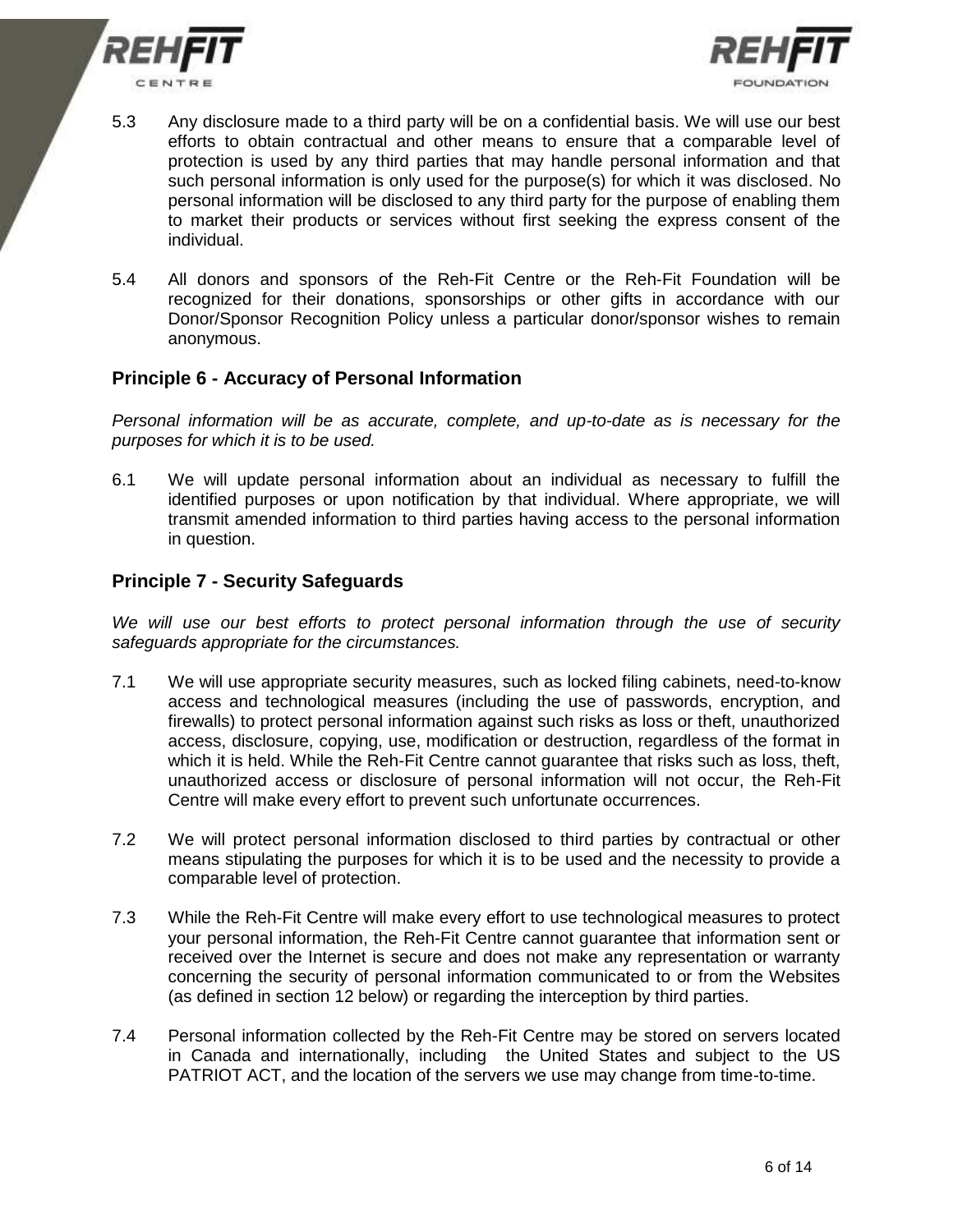



# **Principle 8 - Openness Concerning Policies and Procedures**

*We will make readily available to our members, users, donors, sponsors, volunteers and other stakeholders specific information about our policies and procedures relating to our management of personal information.*

## **Principle 9 - Access to Personal Information**

*We will inform an individual of the existence, use and disclosure of his or her personal information upon request, and will give the individual access to that information. An individual will be able to challenge the accuracy and completeness of the information and request to have it amended as appropriate.*

- 9.1 Upon request, we will provide a member, user, donor, sponsor, volunteer, employee or other stakeholder with a reasonable opportunity to review the personal information in the individual's file. Personal information will be provided in an understandable form within a reasonable time and at nominal or no cost to the individual. If there will be a cost, the individual will be informed prior to the request being processed.
- 9.2 In certain situations we may not be able to provide access to all of the personal information we hold about an individual. In such a case, we will provide the reasons for denying access upon request. For example:
	- (a) if doing so would likely reveal personal information about another individual that cannot be severed or the information could reasonably be expected to threaten the life or security of another individual;
	- (b) if doing so would reveal any of our confidential information;
	- (c) if the information is protected by solicitor-client privilege;
	- (d) if the information was generated in the course of a formal dispute resolution process; or
	- (e) if the information was collected in relation to the investigation of a breach of an agreement or a contravention of a federal or provincial law, or that of a foreign jurisdiction.
- 9.3 Individuals can obtain information or seek access to their personal information by contacting our Privacy Officer during our office hours.

## **Principle 10 - Challenging Compliance**

*An individual will be able to address a challenge concerning compliance with the above principles to our Privacy Officer.*

- 10.1 We will maintain procedures for addressing and responding to all inquiries or complaints from any member, user, program participants, donor, sponsor, volunteer or other stakeholder about our handling of personal information.
- 10.2 We will inform our members, users, program participants, donors, sponsors, volunteers and other stakeholders about the existence of these procedures as well as the availability of complaint procedures.
- 10.3 Our Privacy Officer may seek external advice where appropriate before providing a final response to individual complaints.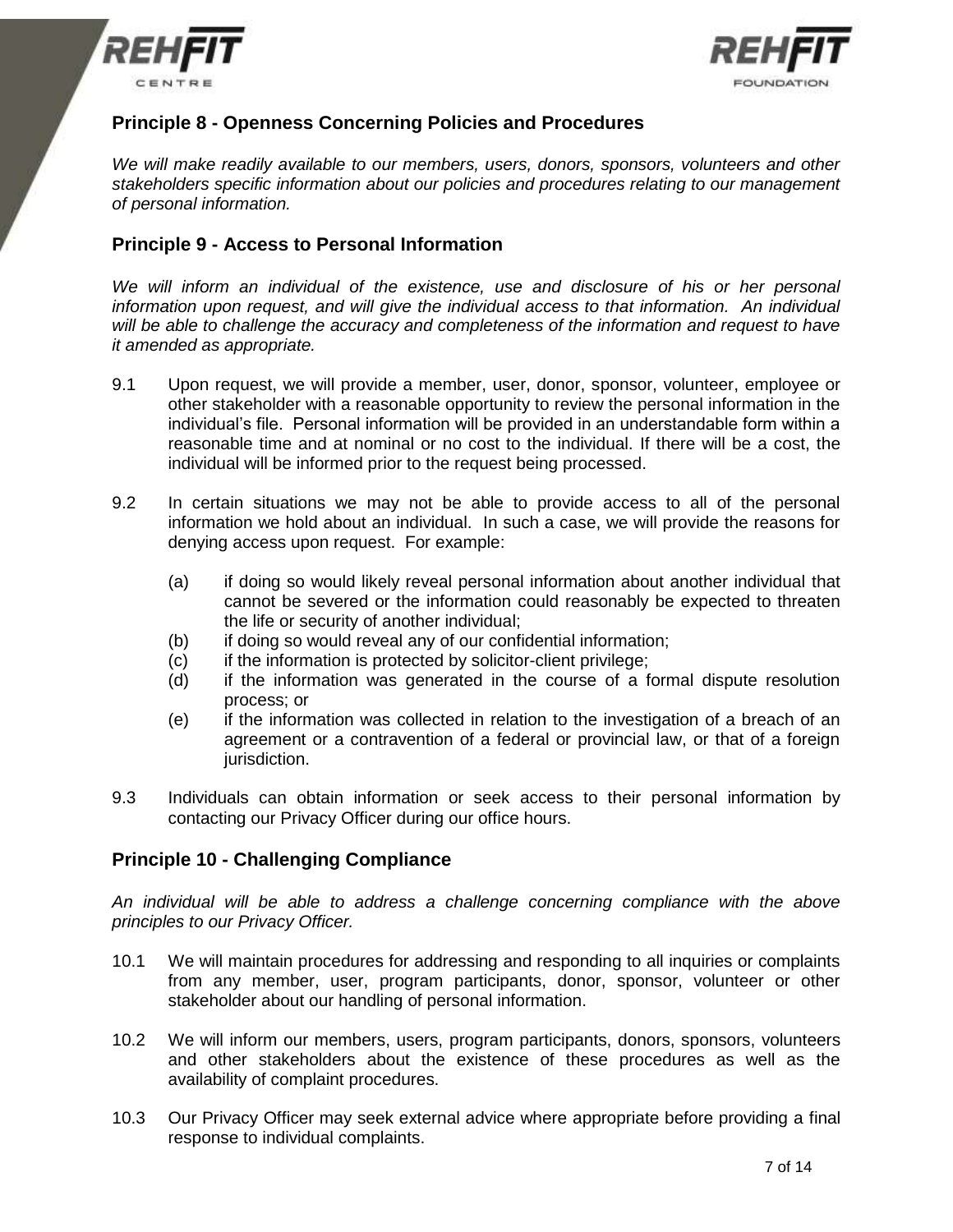



- 10.4 We will investigate all complaints concerning compliance with our Privacy Policy. We will assist any person who requests assistance in making a complaint. The steps that will be followed by the Privacy Officer or his or her delegate in the event of a complaint will include:
	- (a) Record the date the complaint was received and the nature of the complaint.
	- (b) Send a formal acknowledgement to the individual that the complaint is being investigated.
	- (c) Assign an appropriate person to investigate the complaint.
	- (d) Once the investigation is concluded, a summary of outcomes and recommendations will be documented.
- 10.5 If a complaint is found to be justified, we will take appropriate measures to resolve the complaint including, if necessary, amending our policies and procedures. An individual will be informed of the outcome of the investigation regarding his or her complaint.

# **YOUR CHOICES**

- 11.1 An individual may refuse to provide personal information to us. An individual may also withdraw his or her consent for us to collect, use or disclose his or her personal information at any time, subject to legal or contractual restrictions and reasonable notice. In either case, this may diminish our ability to provide services to the individual, to involve him or her in our programs or organizational activities, or to communicate with the individual.
- 11.2 An individual may choose to have his or her name removed from our telephone, mail or e-mail lists. We use these lists to inform individuals of relevant activities or initiatives that we are contemplating or undertaking that we think may be of interest of them. To unsubscribe from one or more of our communications, please contact us at 204-488 8023 or send us an email at [reh-fit@reh-fit.com.](mailto:reh-fit@reh-fit.com) Unsubscribing may diminish our ability to provide our services to you. Please note that, after you unsubscribe, we may still send communications to you in certain limited circumstances, such as to provide you with notifications regarding your membership and billing information, or to provide information that we are legally obligated to provide to you.
- 11.3 An individual may have other rights in relation to personal information held by us such as a right to erasure/deletion of his or her personal information, to restrict or object to our processing of personal information and the right to personal information portability. We will consider your request in accordance with applicable laws. For further information in relation to legal rights under applicable law or exercising any of them, please contact our Privacy Officer using the information in the "Additional Information" section below.

## **WEBSITE USE**

12.1 The Reh-Fit Centre operates the website [www.reh-fit.com](http://www.reh-fit.com/) and other websites and microsites, including all related tools, applications (whether online, web-based or on a mobile device), forums, social media pages, blogs, and other similar technology whether owned by us or which we have a license to use or operate (collective, the "website" or "websites").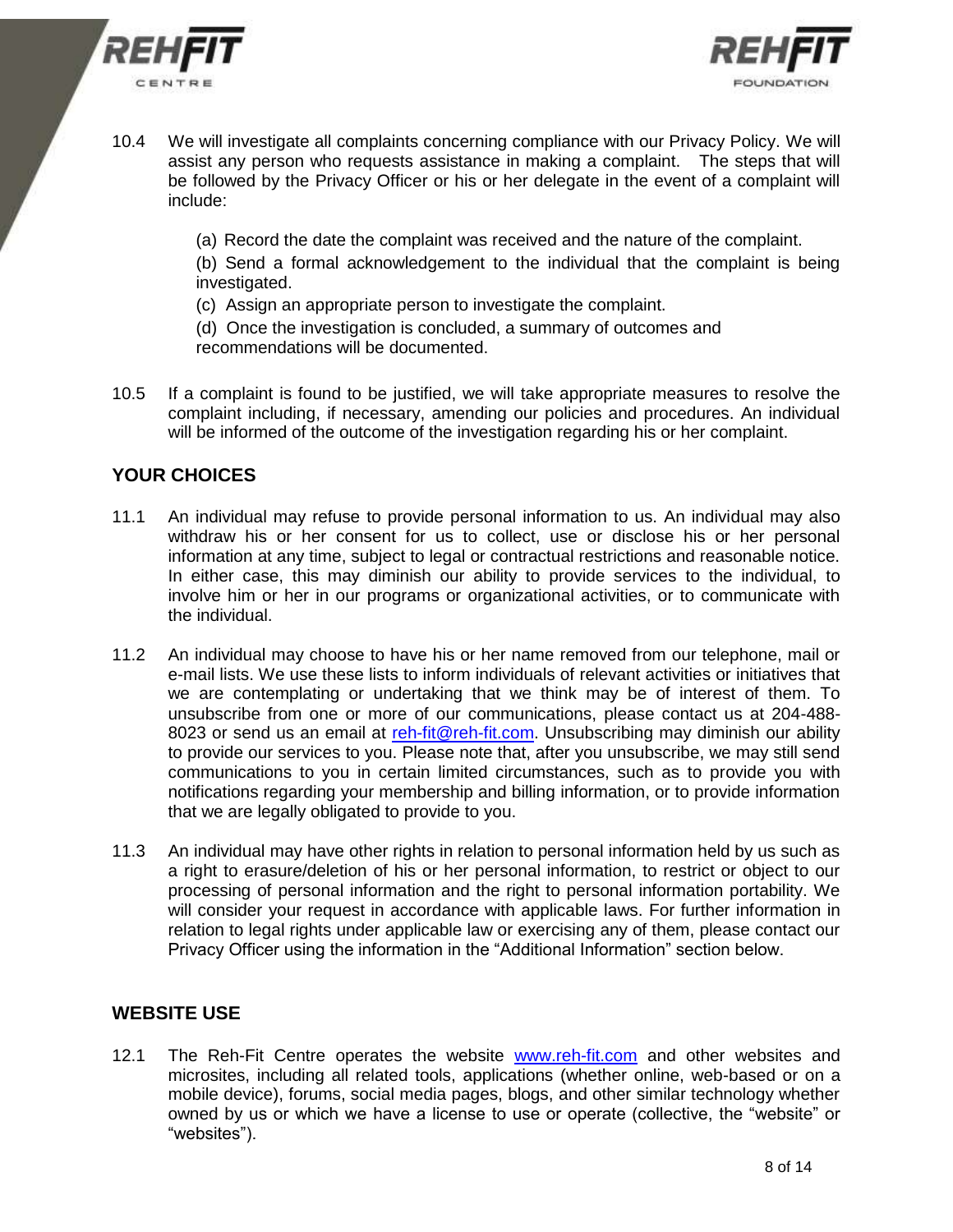



- 12.2 Our Privacy Policy and PHIA Supplement apply to personal information and personal health information collected, used, stored, and disclosed on or through our websites. This section explains any further details as to how we collect, use, store, and disclose information including but not limited to the following:
	- 1. During your use of the websites, you may be asked to voluntarily provide information if the information is reasonably required to provide the services accessed, used, or requested by you:
		- a. information that you provide when you complete online forms in order to access certain features of the websites;
		- b. your log-in and password details in connection with any account that you set up on the websites, including your username;
		- c. information contained in comments, videos, photographs, and any other content or information that you may post or submit to the websites;
		- d. information that you provide to us to process membership payments, fees for services, or to give donations, including credit card information;
		- e. your correspondence to Reh-Fit Centre employees and contractors, including your questions, concerns or comments you may have about the websites or problems that you report;
		- f. details of your transactions and requests made through the websites; and
		- g. information that you input or upload into the websites, including but not limited to information concerning your facility attendance, workouts, exercises, activity levels, and fitness classes attended.
	- 2. In addition to the purposes identified in Section 2 of our Privacy Policy, the Reh-Fit Centre collects your personal information and/or personal health information as is reasonably required for the following:
		- a. If you are a registered user of an account, to establish and maintain your account, to provide ongoing services to you, and to verify the identity of registered users; and
		- b. To analyze the websites, to improve the websites, and to improve your experience with the websites;
	- 3. If you voluntarily submit, transmit, upload, provide, post or otherwise make available any information, photographs or other content (the "user content") to the website for the purpose of making it publically available, certain of your personal information may be automatically included in the providing, posting, transmission, upload or submission, including without limitation, your name and email address, and this user content may be collected and used by others. The Reh-Fit Centre has no control over and is not liable for the collection, use or disclosure of any posted, submitted, transmitted, or uploaded user content which you have chosen to make publically available. You are responsible for ensuring the protection of any of your personal information that you submit, post, transmit, upload, provide or otherwise make publically available on any of the websites. We recommend that you do not include your home address, job title, telephone number or other more sensitive personal information in any publically viewable user content, unless you are entirely satisfied that such information should be made public. The term "user content" does not include non-personal information as defined in Section 3.2 above.
	- 4. Non-identifying information: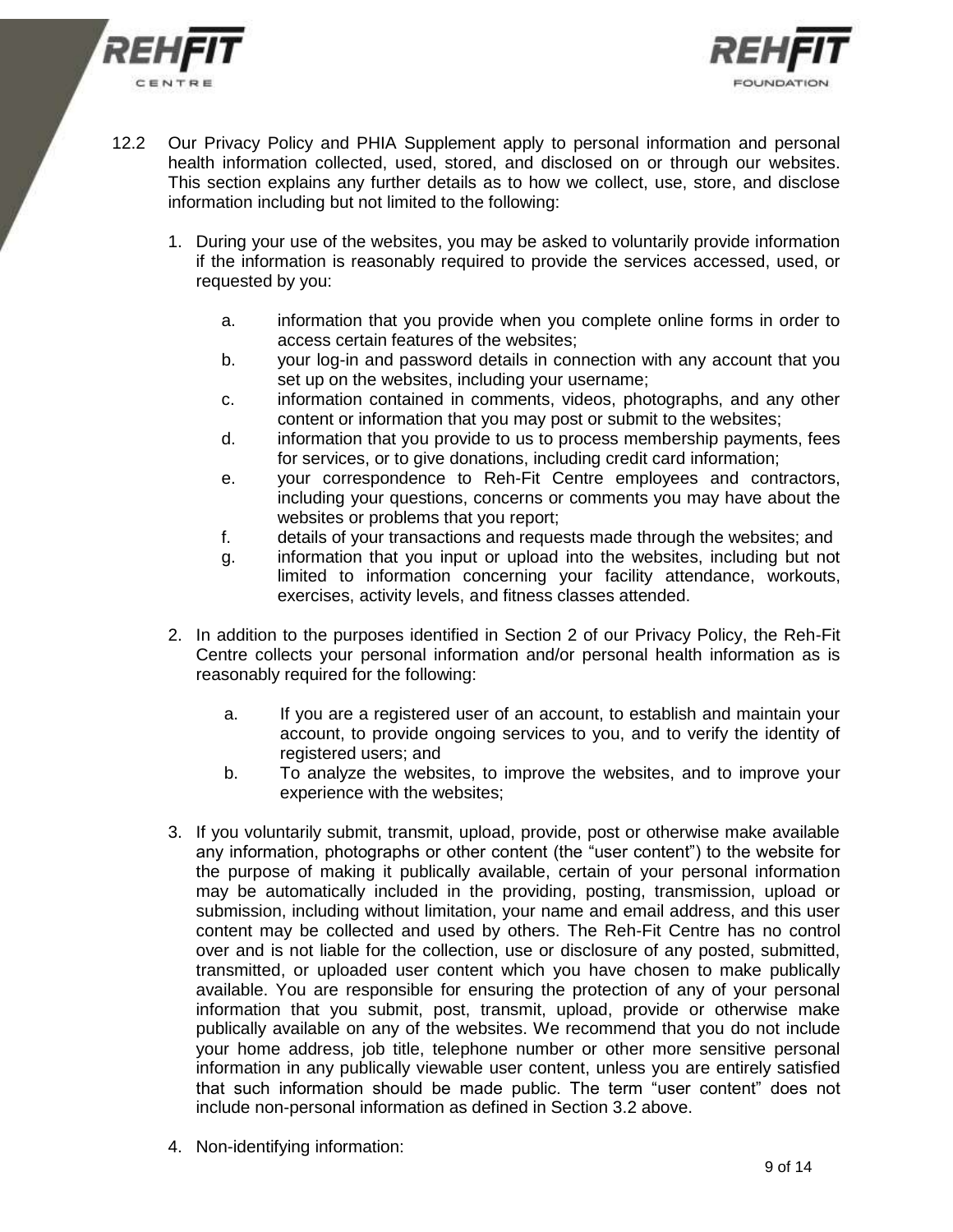



- a. The websites may automatically collect certain non-identifying information regarding uses of the websites, such as the IP address of your computer, the IP address of your internet service provider, the date and time you access the websites, the internet address of the website from which you linked directly to the websites, the operating system you are using, the sections of the websites you visit, the pages of the websites read and images viewed, and the materials you post, submit, transmit, upload or provide to or download from the websites. This non-identifying information is used for the operation of our web services, to maintain quality of the services, and to provide general statistics regarding use of our web services. We make no attempt to link this information with the identity of individuals visiting our websites. Your non-identifying information may be permanently archived for future use.
- b. The websites use a web analytics service that uses "cookies" which are text files placed on your computer to help the websites analyze how users use the websites. Cookies enhance the convenience and use of a website. The information generated by the cookie about your use of the websites (including your IP address) will be transmitted to and stored by the analytics provider. The provider will use this information for the purpose of evaluating your use of the websites, compiling reports on website activity for the websites' operators and providing other services relating to website activity and Internet usage. The provider may also transfer this information to third parties where required to do so by law, or where such third parties process the information on the provider's behalf. You may refuse the use of cookies by selecting the appropriate settings on your browser, however, please note that doing so may affect your use of the websites and your ability to access certain features of the websites. By using the websites, you consent to the processing of data about you by the provider in the manner and for the purposes set out above.

#### 12.3 **Technology**

- 1. We engage technology providers to supply certain online, web-based and/or mobile applications (collectively, the "Technology"), that we may use from time to time to deliver our programs and services to you and to store and manage the data and information (including personal information and personal health information) that we collect from you.
- 2. In order to provide our programs and services as one seamless experience, we may automatically integrate your personal information and personal health information that we collect with the technology.

We may offer you the use of certain types of Technologies which have the ability for you to create a user account and to interact with the Technology. You may choose whether or not to create and/or use a user account; however, a failure to do so may limit the programs and services that we are able to provide to you. By actively using or interacting with the technology, you consent to the Reh-Fit Centre having access to and use of the personal health information which is submitted by you when you interact with the technology.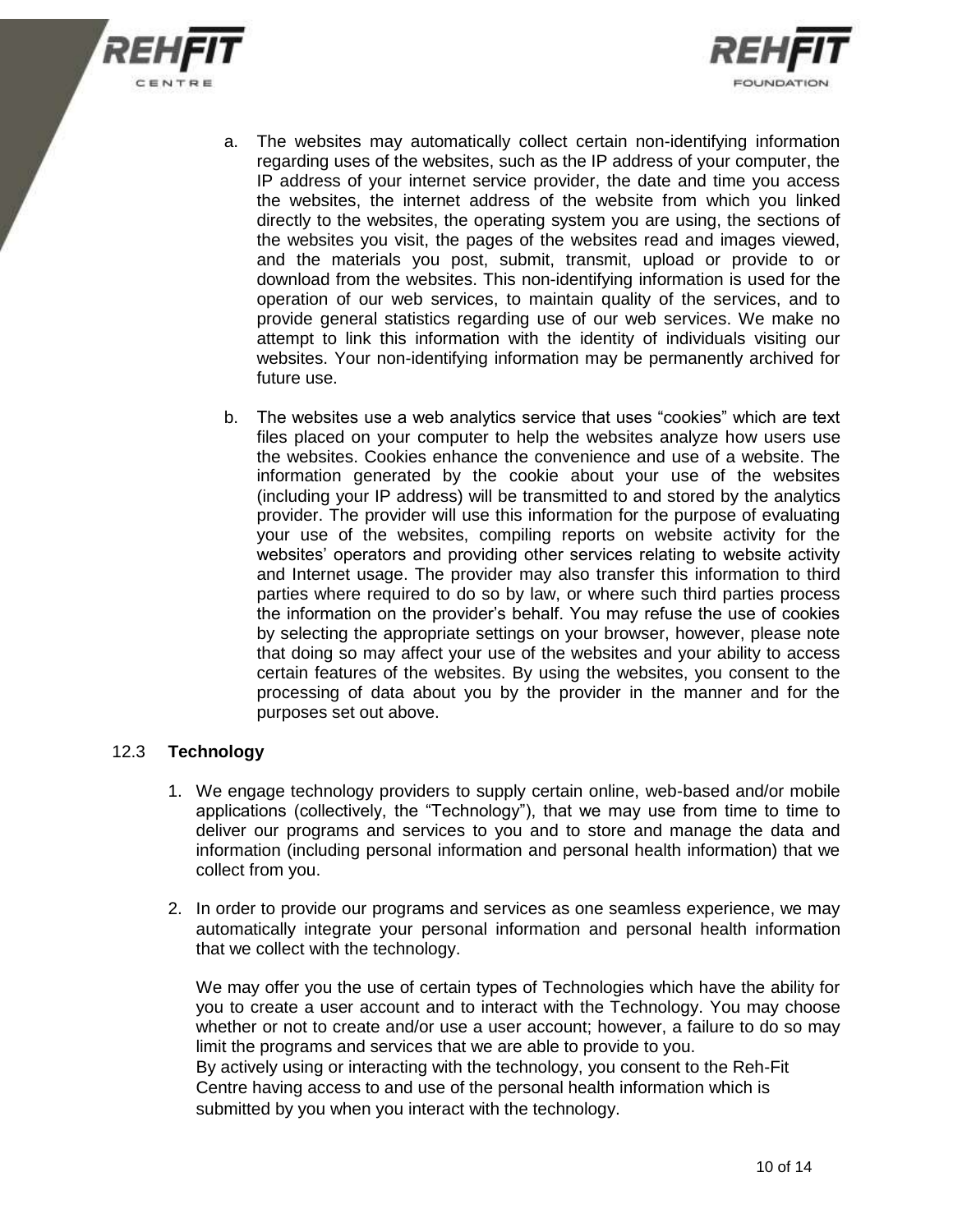



- 3. Such information will be collected in a variety of ways depending on how you set up your account and use the Technology.
- 4. Our collection, use and disclosure of your personal health information and personal health information through the Technology shall be governed by this Privacy Policy.
- 5. Information entered and stored on the Technology may also be governed by the privacy policies and terms of use agreements of each owner or operator of the Technology, and you may be required to review and accept them in order for the Reh-Fit Centre to provide its services.

# **Privacy Policy - PHIA Supplement**

# **As Relates to the Personal Health Information Act of Manitoba (PHIA)**

## **Introduction**

Our Privacy Policy defines our collection, use and disclosure of personal information within the context of PIPEDA. In addition to those provisions, there are other legal requirements specific to the collection, use and disclosure of personal health information under Manitoba's *The Personal Health Information Act* ("PHIA"). We have therefore developed this PHIA Supplement to our Privacy Policy to ensure that we comply with any additional PHIA requirements regarding personal health information.

The provisions of our Privacy Policy will apply equally to personal health information except as modified by this PHIA Supplement. If there are any inconsistencies between our Privacy Policy and this PHIA Supplement, this PHIA Supplement will govern with respect to personal health information only.

## **Definitions**

**"Individual**" means a member, program participant, or facility user.

"**Personal health information**" means information about:

- the individual's health, or health care history, including genetic information about the individual;
- the provision of health care to the individual: or
- payment for health care provided to the individual;

and includes:

- the PHIN (personal health identification number) and any other identification number, symbol or particular assigned to an individual; and
- any identifying information about the individual that is collected in the course of, and is incidental to, the provision of health care or payment for health care;

but does not include "non-personal health information" as defined in section 9 below.

## **Collection, Use and Disclosure of Personal Health Information**

**1. Collection.** During your use of our facilities, programs, products, services and our Websites,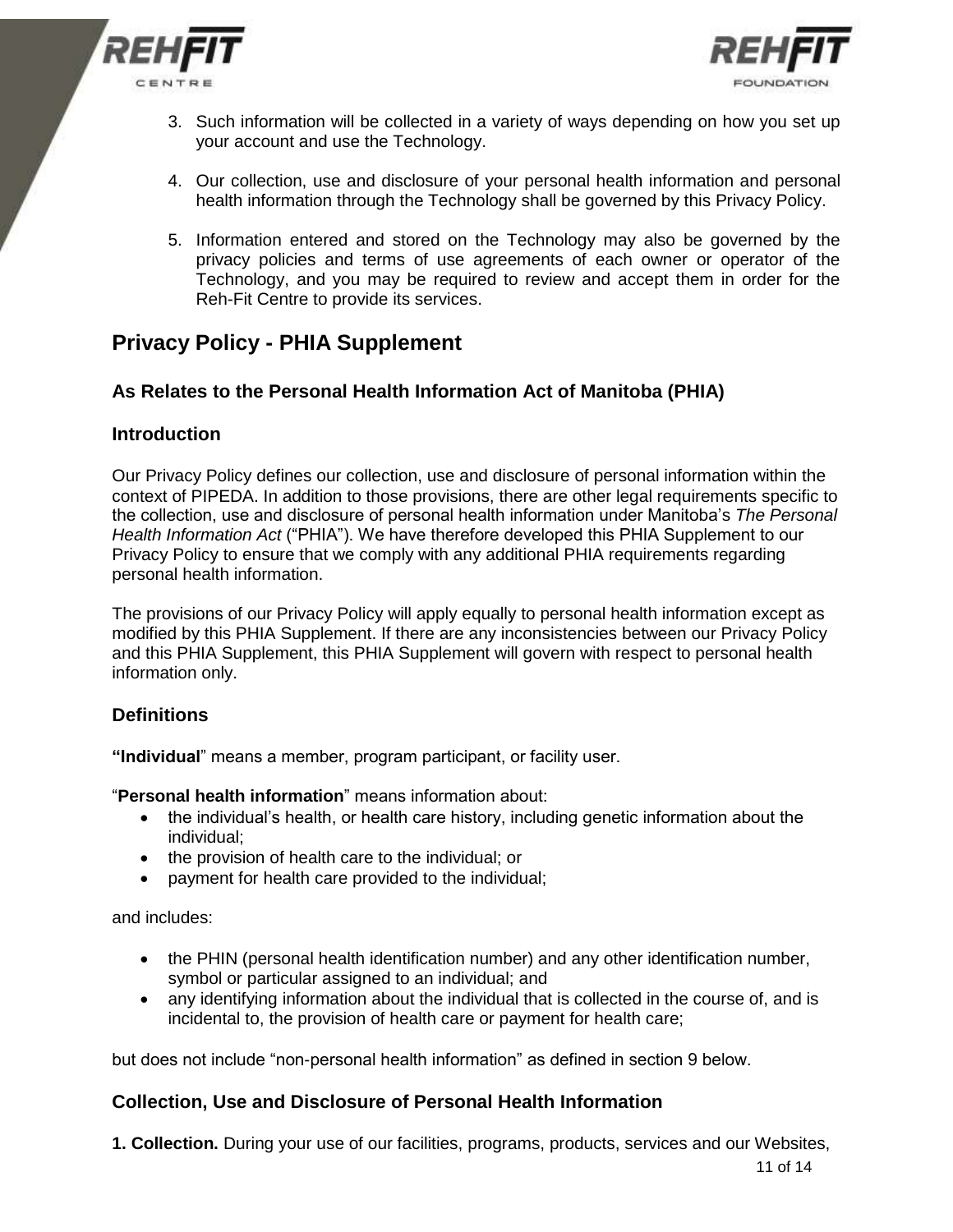



or during your participation in our research programs, you may be asked to voluntarily provide the following personal information if the information is reasonably required, including but not limited to the following:

(a) your Personal Health Identification Number (PHIN);

(b) the name and phone numbers of your family physician and/orspecialist;

(c) your health & fitness goals and interests in other services offered by the Reh-Fit Centre (for example, physiotherapy, foot care, massage therapy, nutrition counselling, personal training);

(d) health screening and assessment information, including but not limited to: (i) whether you suffer from certain diseases or other medical conditions or concerns;

(ii) your medications;

(iii) your activity level, lifestyle information, family history;

(iv) your height and weight, heart rate, blood pressure, blood analysis, muscular strength and endurance, flexibility, cardiac risk assessment, functional movement, waist circumference and body mass index; and

(e) any changes to your personal health information.

The purpose of the collection of personal health information is the same as set out in section 2.2 of our Privacy Policy.

**2. Source of Information.** We will only collect personal health information about an individual directly from the individual unless:

(a) the individual has authorized another method of collection;

(b) this would endanger the health or safety of the individual or another person;

(c) collection is in the interest of the individual and time or circumstances do not permit collection directly from the individual;

(d) this could reasonably result in inaccurate information being collected;

(e) the collection is for the purpose of compiling family or genetic history of the individual; (f) the collection is for the purpose of determining the individual's eligibility to participate in one of our programs or services or to receive a benefit from us and is collected in the course of processing an individual's application; or

(g) as otherwise permitted or required by PHIA.

**3. Consent.** We will not collect, use or disclose personal health information without the express or implied consent of the individual, except as may be authorized by law. We will seek express consent if the personal health information will be disclosed to another person or entity, except as may be authorized by law. An individual may withdraw his or her consent at any time by notifying our Privacy Officer; however if consent is withdrawn, this may affect our ability to provide services to the individual.

**4. Use of Personal Health Information.** Information will only be used for the purpose it was collected, except:

(a) if another purpose is directly related to the purpose for which the personal health information was collected or received;

(b) if the individual has consented to a different use;

(c) it is necessary to use the information to lessen or reduce a serious or immediate threat to the health and safety of the individual or the public;

(d) if the information is demographic information (including PHIN), to confirm the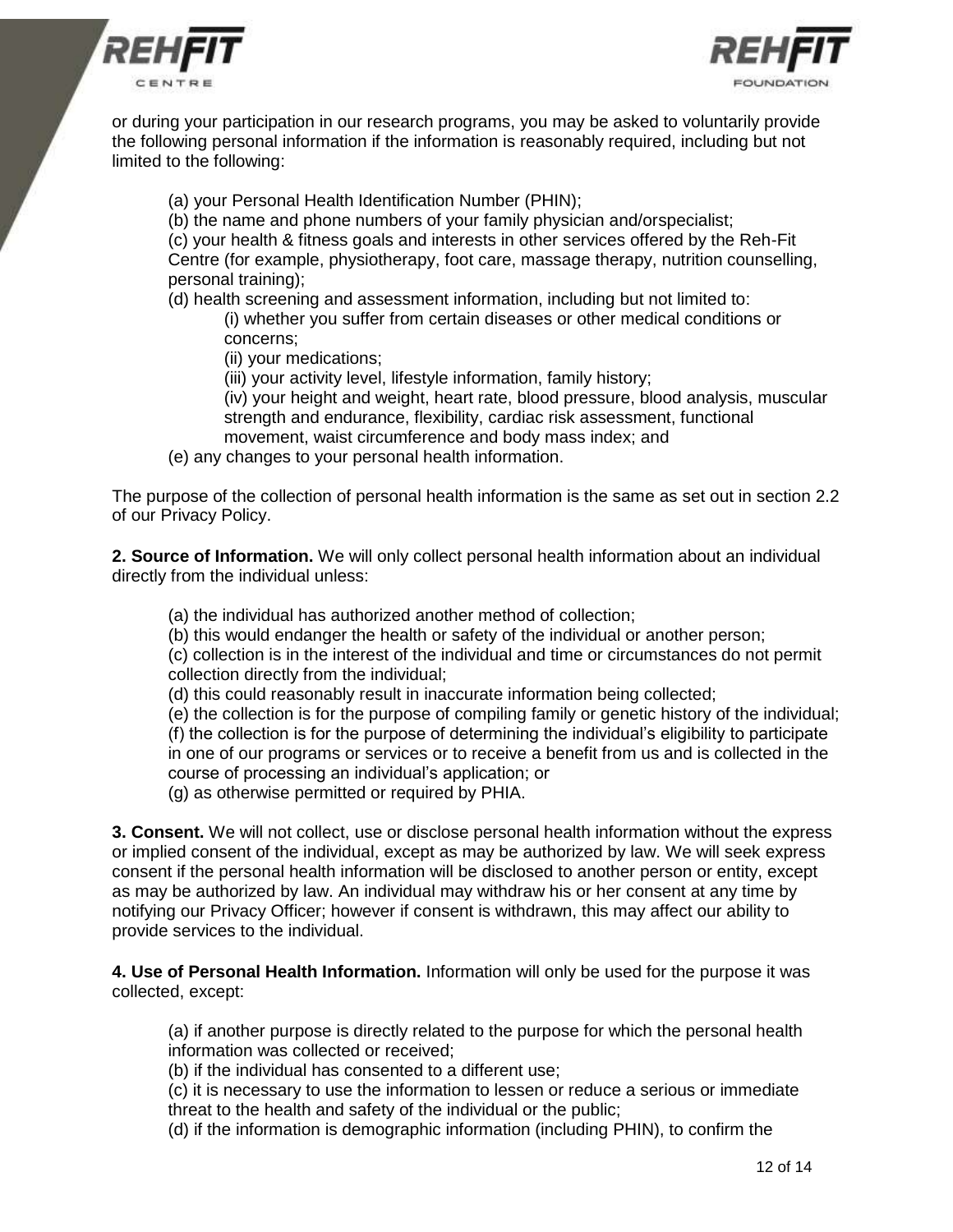



individual's eligibility for health care or payment of health care or to collect a debt from the individual;

(e) to deliver, monitor, evaluate, research or plan our health care services; or

(f) where otherwise required or allowed under PHIA.

**5. Disclosure of Personal Health Information.** Personal health information will not be disclosed to another person or third party except in the following circumstances:

(a) to a person or third party who is or will be providing services to the individual and only to the extent necessary, including a third party which provides or assists us in providing online, web-based or mobile programs and services, unless the individual has specifically instructed us not to disclose this information;

(b) to a third party that we have engaged to perform functions on our behalf, such as data management, data storage, email processing, direct mail processing and payment processing;

(c) if necessary to eliminate or lessen a serious and immediate threat to the health and safety of the individual or to the public;

(d) we need to contact a relative or friend of an individual who becomes ill or injured or who dies;

(e) to a person or third party who is conducting health research if the health research has been approved by an institutional research review committee and where approval is obtained and disclosure is made in accordance with PHIA;

(f) as otherwise required or allowed under PHIA.

**6. Correction of Health Information.** An individual may request, in writing, that we correct any personal health information about the individual that we have collected. Within 30 days, we will (a) make the correction; (b) advise the individual if the information cannot be found or is not in our possession; or (c) advise the individual that we refuse to make the correction. If we refuse to make the correction, you may file a written statement of disagreement stating the correction requested and the reason for the request. Where we make a correction, or where we refuse to make a correction and the individual has filed a statement of disagreement, we will advise any person or third party to whom the original information was disclosed of the correction or statement of disagreement.

**7. Access to Personal Health Information.** An individual may request access to his or her personal health information in the same manner as Section 9 of the Privacy Policy and in accordance with PHIA guidelines for such requests.

**8. Complaints.** An individual who has a complaint about the collection, use, disclosure and protection of his or her personal health information is encouraged to firstly contact our Privacy Officer. A individual may also make a complaint to the Manitoba Ombudsman.

**9. Non-Personal Health Information**. "Non-personal health information" means information that does not identify you and which we are unable to connect to other information in order to identify you. We may collect, use and disclose non-personal health information, including aggregated data resulting from the combination and/or aggregation of certain raw data collected from you with other data in a way that no longer personally identifies you. We make no attempt to link this non-personal health information with the identity of individuals. We may permanently archive non-personal health information for future use in any manner whatsoever.